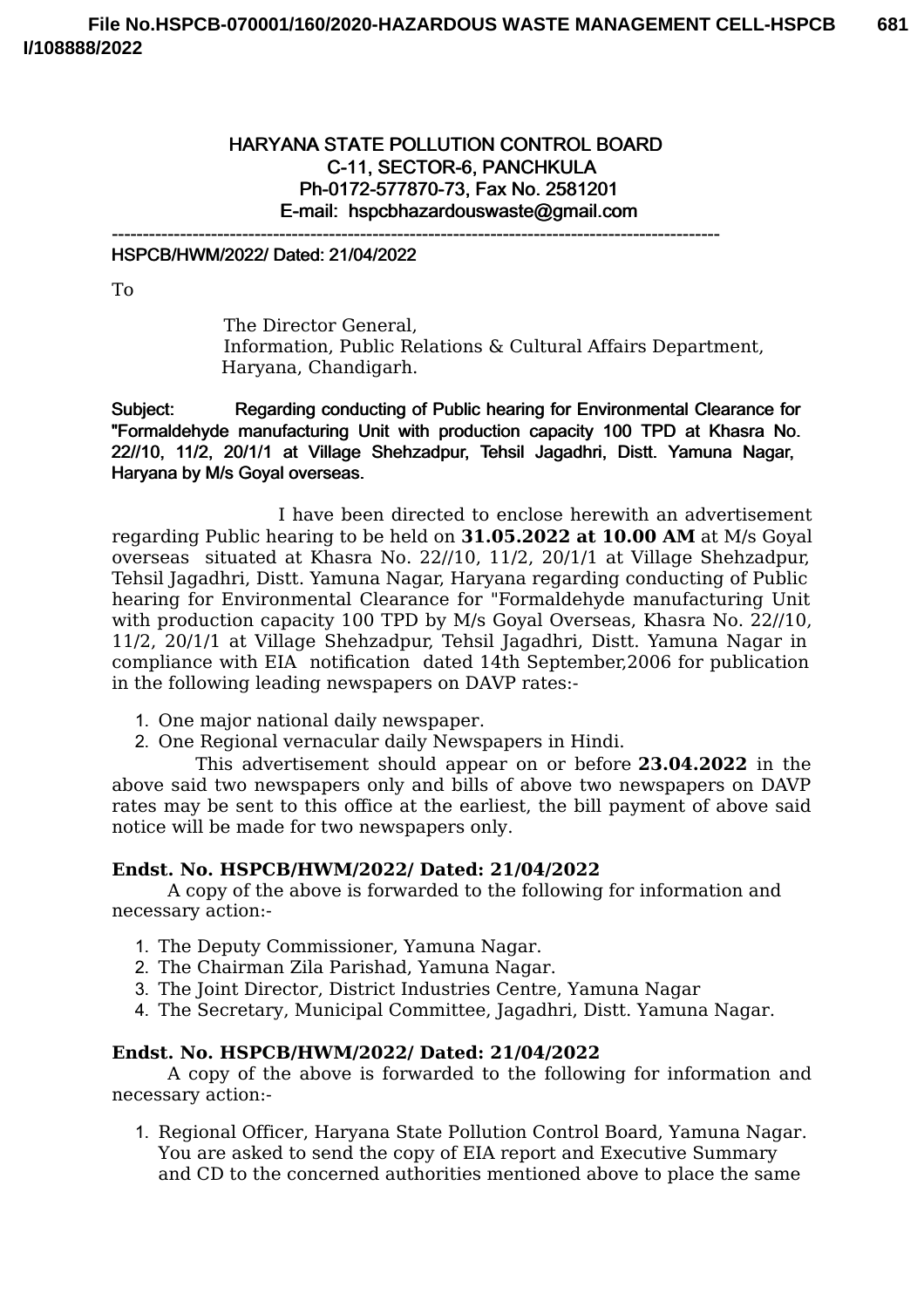in their offices for consultation of the general public during office hours.

- 2. M/s Goyal overseas at Khasra No. 22//10, 11/2, 20/1/1 at Village Shehzadpur, Tehsil Jagadhri, Distt. Yamuna Nagar.
- 3. Sr. EE (IT), to ensure that the notice and executive summary of said public hearing to be uploaded on the website of the Board.

## **Endst. No. HSPCB/HWM/2022/ Dated: 21/04/2022**

A copy of the above is forwarded to the following for information please:-

- 1. The Additional Chief Secretary to Govt. of Haryana, Environment and Climate Change Department, Haryana, Chandigarh.
- 2. The Director, Environment and Climate Change Department, Haryana.

## **Endst. No. HSPCB/HWM/2022/ Dated: 21/04/2022**

A copy of the above is forwarded to the following for information please:-

- 1. Administrative Officer-cum-P.S to Chairman.
- 2. PA to Member Secretary.

## **DA/Advertisement**

**Signed by Naveen Gulia** Date: 21-04-2022 16:33:48 **Sr. Environmental Engineer (HQ) For Member Secretary**